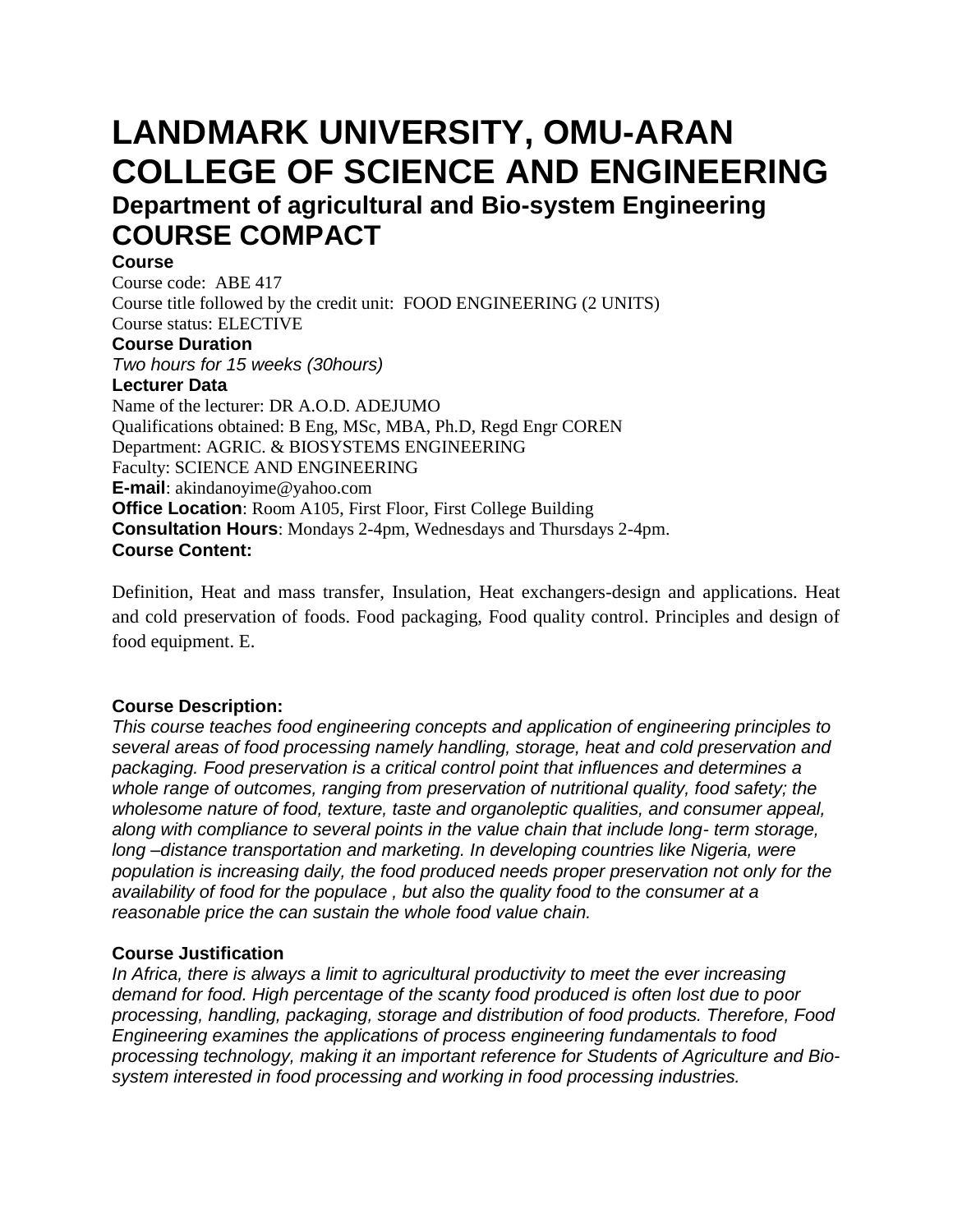#### **Course objectives**

At the end of this course, students would be able to: *(i) Understand basic engineering principles based on fundamental physics. (ii) Understand application of heat transfer to preservation processes, refrigeration, freezing processes and evaporation processes. (iii) Understand application of mass transfer to dehydration processes, drying and packaging. (iv) Understand the need and process of food quality control.*

#### **Course Requirement:**

*A good understanding of fundamentals in physics and thermodynamics is essential. To derive maximum benefits from the course and for fast grasping of many of the principles underlying food engineering, students will have presentations on relevant topics and share their industrial experience during SIWES. Possibility of visit to any food processing industry in this environ will be explored.* 

# **Method of Grading:**

**S/N Grading Score** (%)

1. Test 15 2. Assignments, Term paper 15 3. Practical (laboratory work) 4. Final Examination 70 **Total 100**

### **Course Delivery Strategies:**

*Expository or Lecture method relating topics to everyday events, workshop/ laboratory based approach, group interactive discussion and students may sometimes be grouped for mini-project*

# **LECTURE CONTENT**

Ø **Week 1:** Resumption, Registration and Acclimatization of returning Students Ø **Objectives:** The students acquit themselves with the elected course, lecture time-table.

Ø **Week 2:** Introduction to Food Engineering. Understanding dimensions, system, state of system, intensive and extensive properties, Concentration, Moisture content: its relevance in food engineering, determination on wet and dry basis.

Ø **Objectives:** The students at the end of the lectures for the week should be able to:

- (i) Have an overview of the course Food Engineering
- (ii) Refreshed on their knowledge of engineering fundamentals as applicable to Food engineering.

Ø **Study Question:** Why should the knowledge of crop processing methods be of concern to

the Food Engineer? Discuss.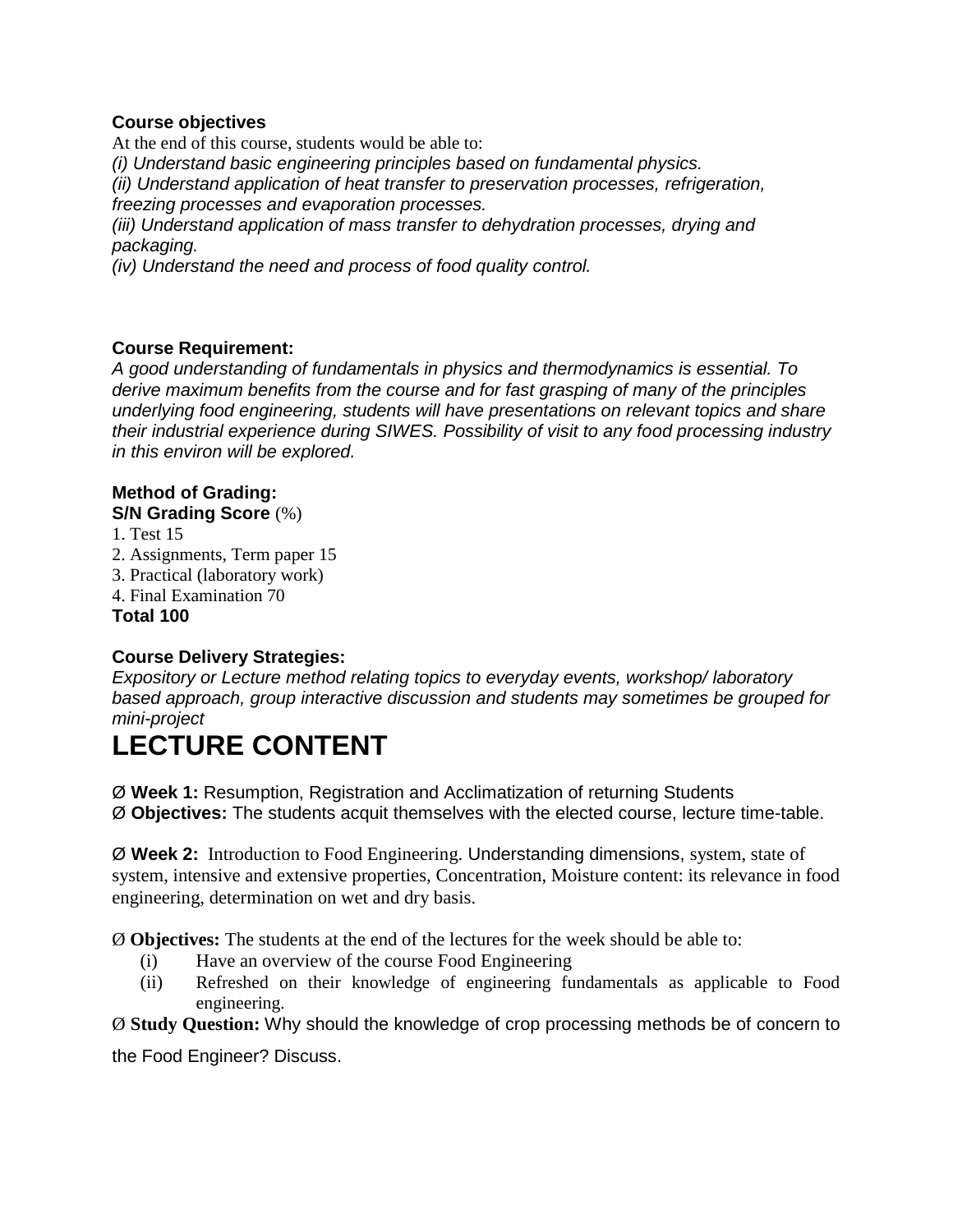Ø **Week 3**: Understanding enthalpy and energy calculation, phase diagram of water, Conservation of mass for open and closed system, Material and energy balance in food process operation.

Ø **Objectives:** The students at the end of the lectures for the week should be able to:

- (i) Differentiate open and closed systems, identify same in Food processing industries.
- (ii) Calculate material and energy balance in any operation.

Ø **Study Question:** Solve some worked examples.

Ø **Week 4:** Heat and Mass Transfer in Food Processing

Ø **Objectives:** The students at the end of the lectures for the week should:

- (i) Understand the various thermal properties of food as they affect processing.
- (ii) Understand different modes of heat transfer and how these influence choice of processing operations.

Ø **Study Question:** Solve some worked examples.

Ø **Week 5:** Further discussion on conductive heat transfer, convective heat transfer and radiation heat transfer.

Ø **Objectives:** The students at the end of the lectures for the week should:

- (i) Have adequate knowledge of heat and mass transfer during food processing
- (ii) Be able to calculate the quantity of heat transfer and the rate of heat transfer in any given processing operation.

Ø **Study Question:** Solve some worked examples.

Ø **Week 6:** Insulation

Ø **Objectives:** The students at the end of the lectures for the week should:

Be familiar with the common types of insulators, their characteristics and choice

Ø **Study Question:** Solve some worked examples.

Ø **Week 7:** Heat Exchangers: types, design and applications.

Ø **Objectives:** At the end of the week, students should be:

- (i) Familiar with the common types of heat exchangers (contact and non contact) in food processing operations
- (ii) Calculate energy balances on heat exchangers.

Ø **Week 8:** Tutorials and Mid-semester exams.

Ø **Objectives:** The students will be examined on topics treated so far. This is a fore-taste of the main examination.

Ø **Week 9:** Heat and Cold Preservation of Foods.

Ø **Objectives:** The most common processes found in a food processing plant involve heating and cooling. At the end of the week, students should be familiar with unit operations like freezing, refrigeration, thermal sterilization, drying and evaporation.

Ø **Study Question:** Heating and cooling operations affect foods in many ways. Discuss.